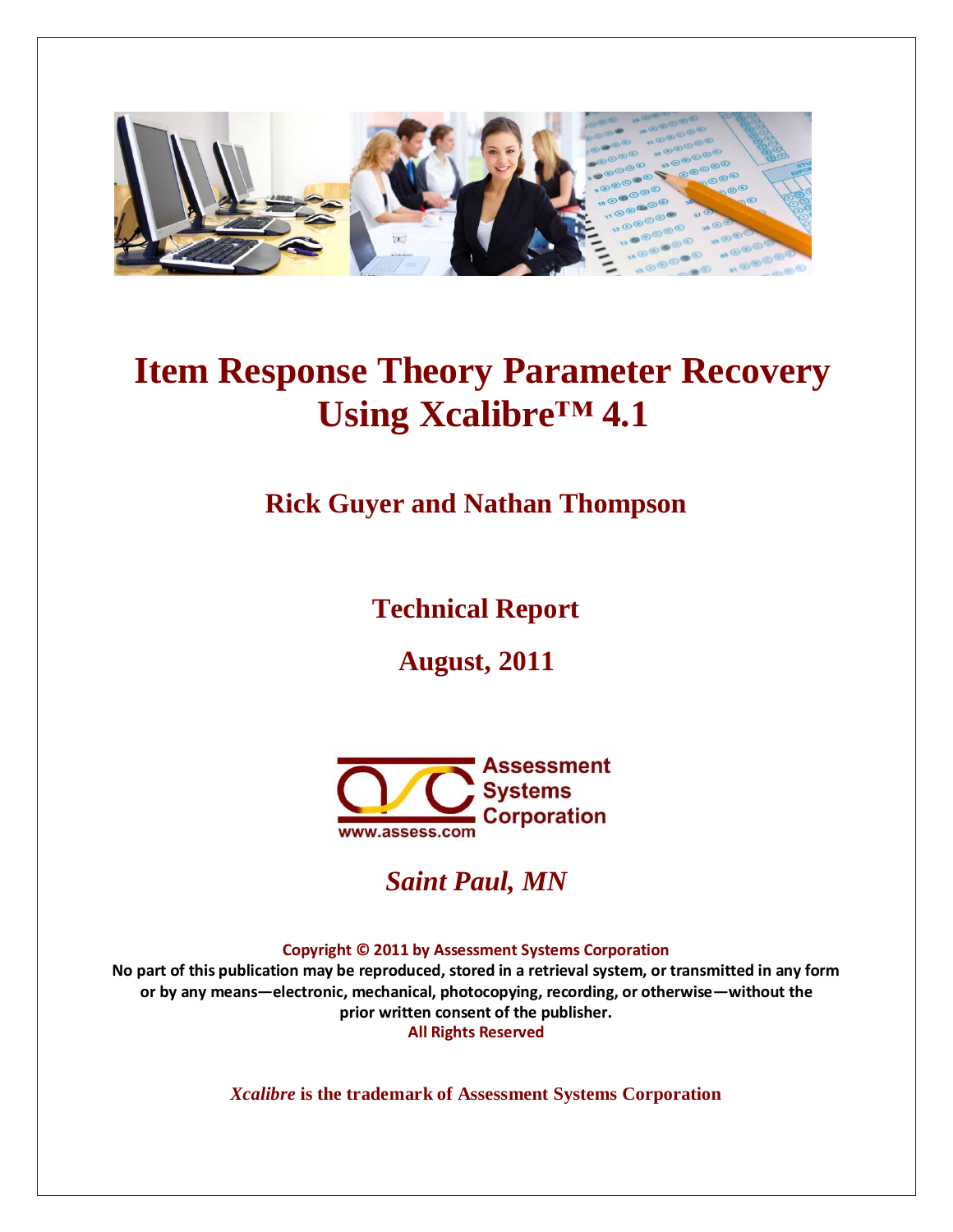## **Abstract**

Item response theory (IRT) presents a powerful psychometric paradigm for developing, delivering, analyzing, and scoring assessments. To utilize IRT, assessment data must be calibrated with sophisticated software designed for that purpose. Use of IRT assumes that the software accurately estimates parameters for various IRT models; the fact that a program can produce IRT parameters does not mean they are accurate. Moreover, IRT assumes that the test data is of adequate volume, in both number of items and number of examinees. The purpose of this paper was to evaluate these assumptions with the software *Xcalibre 4.1*, utilizing a 5 (model) **×** 3 (test length) **×** 4 (sample size) monte-carlo parameter recovery study. Results indicate that *Xcalibre*'s sophisticated IRT estimation algorithm accurately recovered IRT parameters, in addition to its superiority over other IRT software in terms of quality output and user friendliness.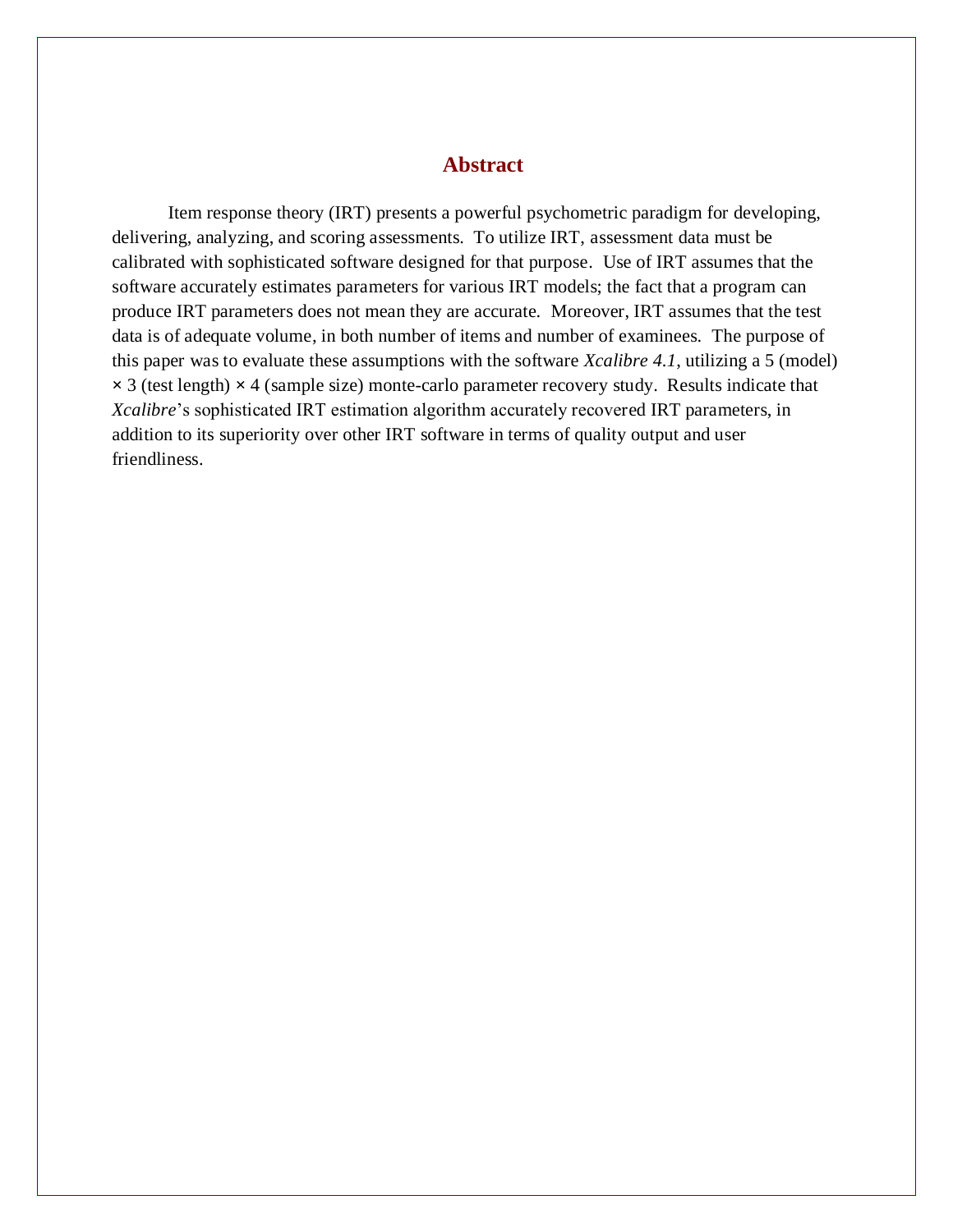# **Item Response Theory Parameter Recovery Using Xcalibre 4.1**

Item response theory (IRT) presents a powerful psychometric paradigm for developing, delivering, analyzing, and scoring assessments. To utilize IRT, a statistical analysis of test data, typically called a *calibration*, is performed with sophisticated software. An obvious assumption of IRT is that the test data is of adequate volume and quality to fit IRT models. An additional, more implicit assumption is that the software is sophisticated enough to accurately fit models when the data is adequate. The purpose of this paper was to evaluate these two assumptions.

Studies that evaluate questions such as these are called *parameter recovery studies*. The rationale is that we can generate data sets with known IRT parameters (IRT is a strong enough theory that it can do so quite easily, using monte-carlo simulation methods), calibrate the data under different conditions (e.g., sample size, IRT model, software program), and then compare the IRT parameters from the calibration to the known parameters that were originally generated. If calibrated parameters are quite similar to the original parameters, that is, if they recover the original parameters, the calibration can be interpreted as accurate. It is obvious that a report with such a comparison is necessary documentation for any IRT calibration software; otherwise, the quality of the software is unknown, and it could be providing very inaccurate analyses.

There are two types of parameter recovery studies. First, initial studies investigate a newly developed IRT model and provide support for the validity of its item parameter calibration algorithm (e.g., Muraki, 1992). Later studies typically provide a comparison of different models, different sample sizes, or different software (Reise & Yu, 1990; French & Dodd, 1999; DeMars, 2004; Wang & Chen, 2005; Jurich & Goodman, 2009). The current study falls into the latter category, as the IRT models are established and well known, and the purpose was to evaluate sample size needs for calibration with new IRT calibration software, *Xcalibre 4.1* (Guyer & Thompson, 2011).

Yoes (1995) evaluated the parameter recovery of an earlier version of *Xcalibre* while also comparing it to existing programs at the time (BILOG, LOGIST, and ASCAL). *Xcalibre* was found to be the most accurate program, especially with small sample sizes or test lengths. The new version of *Xcalibre* (4.1 at this time) has received enhancements to the item parameter estimation algorithm, as well as years' worth of improvements to a user-friendly interface and output. Therefore, this study was designed to evaluate the new program under similar conditions but with expanded model comparisons in place of software comparisons.

Most notably, this study compared the three major dichotomous models, the 3-parameter logistic, 2-parameter logistic, and the Rasch (1-parameter) models, as well as Samejima's (1972) graded response model and Muraki's (1992) generalized partial credit model. The previous study evaluated only the 3-parameter model, focusing on a comparison of different software.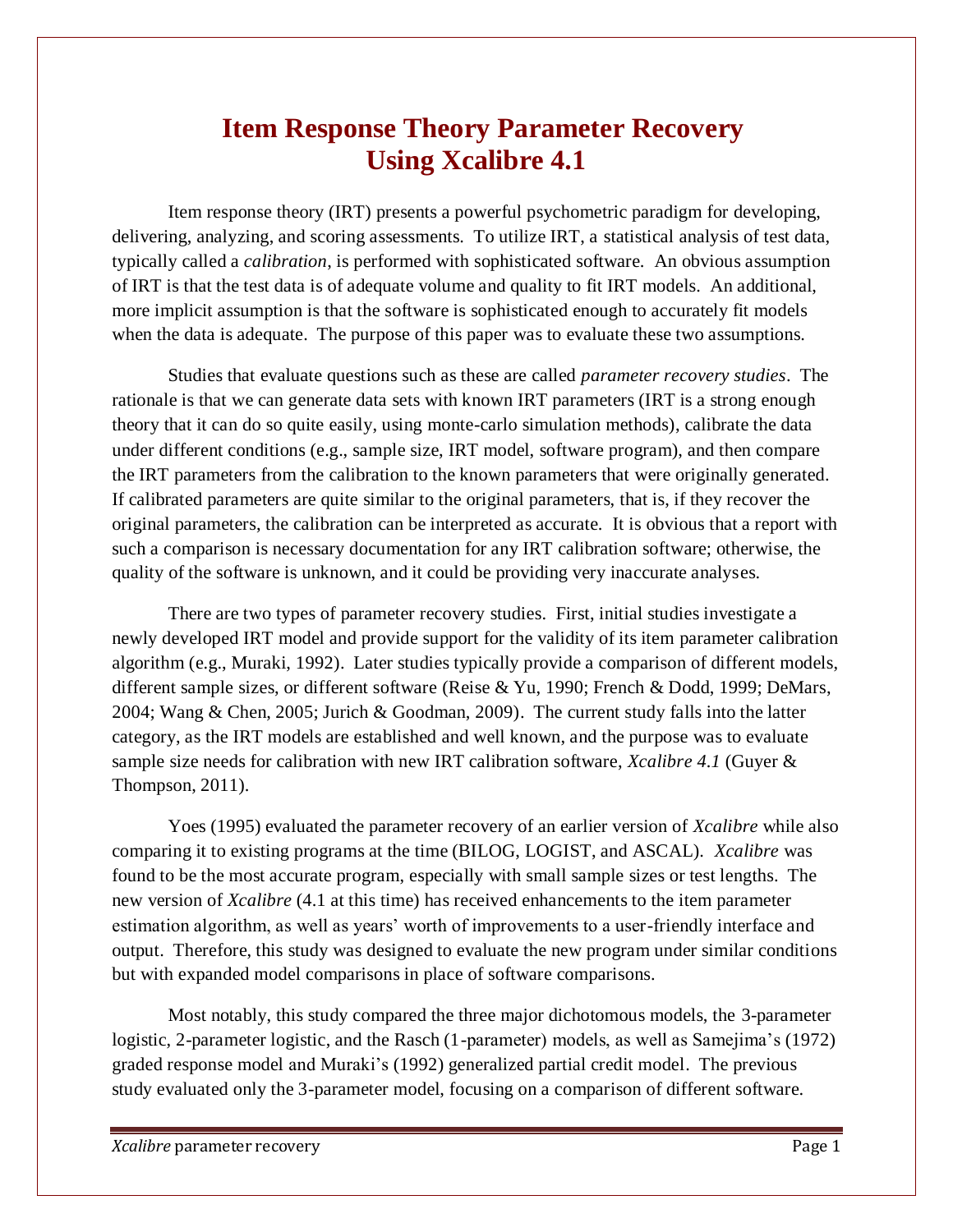Like Yoes (1995), the effect of the number of items on the test (50, 100, or 200) on item parameter recovery was examined. In addition, the effect of sample size (300, 500, 1,000, and 2,000) on item parameter recovery was investigated. French and Dodd (1999) noted that smaller sample sizes can be used for Rasch models, but this study focused primarily on non-Rasch models because they do not make the unrealistic assumption of equivalent item discrimination.

Therefore, this parameter recovery study had a 5 (model)  $\times$  3 (test length)  $\times$  4 (sample size) design, providing a complex evaluation of important variables in IRT calibration. Results indicate that *Xcalibre*'s sophisticated IRT estimation algorithm accurately recovers IRT parameters. In addition to its superior accuracy, *Xcalibre* has been designed to have superior output quality and user-friendliness over other programs. Its interface is purely point-and-click, with no writing of complex idiosyncratic command code required. While output from other programs might be ASCII text or simple lists of numbers, *Xcalibre* automatically builds a comprehensive report document with dozens of embedded tables and graphics. *Xcalibre* therefore represents the most sophisticated IRT program available to researchers and practitioners.

# **Method**

The goal of this study was to examine item parameter recovery under a range of important conditions, outlined by the 5 (IRT model)  $\times$  3 (test length)  $\times$  4 (sample size) design. The test length, or number of test items, equaled 50, 100, or 200; longer tests typically provide more reliable measurement and therefore more accurate calibration. The sample sizes used were 300, 500, 1,000, and 2,000 examinees; again, higher numbers are expected to provide more accurate calibration.

Five IRT models were evaluated. The 3-parameter logistic model (3PL), the 2-parameter logistic (2PL), and the 1-parameter (1PL, Rasch) dichotomous models were examined. In addition, Samejima's graded response model (SGRM; 1972) and Muraki's generalized partial credit model (GPCM; 1992) were also examined. A model constant (D) of 1.7 was used for the non-Rasch conditions in this study.

The dichotomous item parameters were generated according to the following distributions:  $a \sim N(0.80, 0.2), b \sim N(0.0, 1.0), c \sim N(0.25, .03)$ . To ensure comparability across the three different dichotomous models, the same *b* parameters were used for all three dichotomous models. Additionally, the same *a* parameters were used for the 2PL and the 3PL models.

The polytomous *a* parameter was generated separately and was normally distributed with a mean of 1.0 and a standard deviation of 0.2. All of the polytomous items used the traditional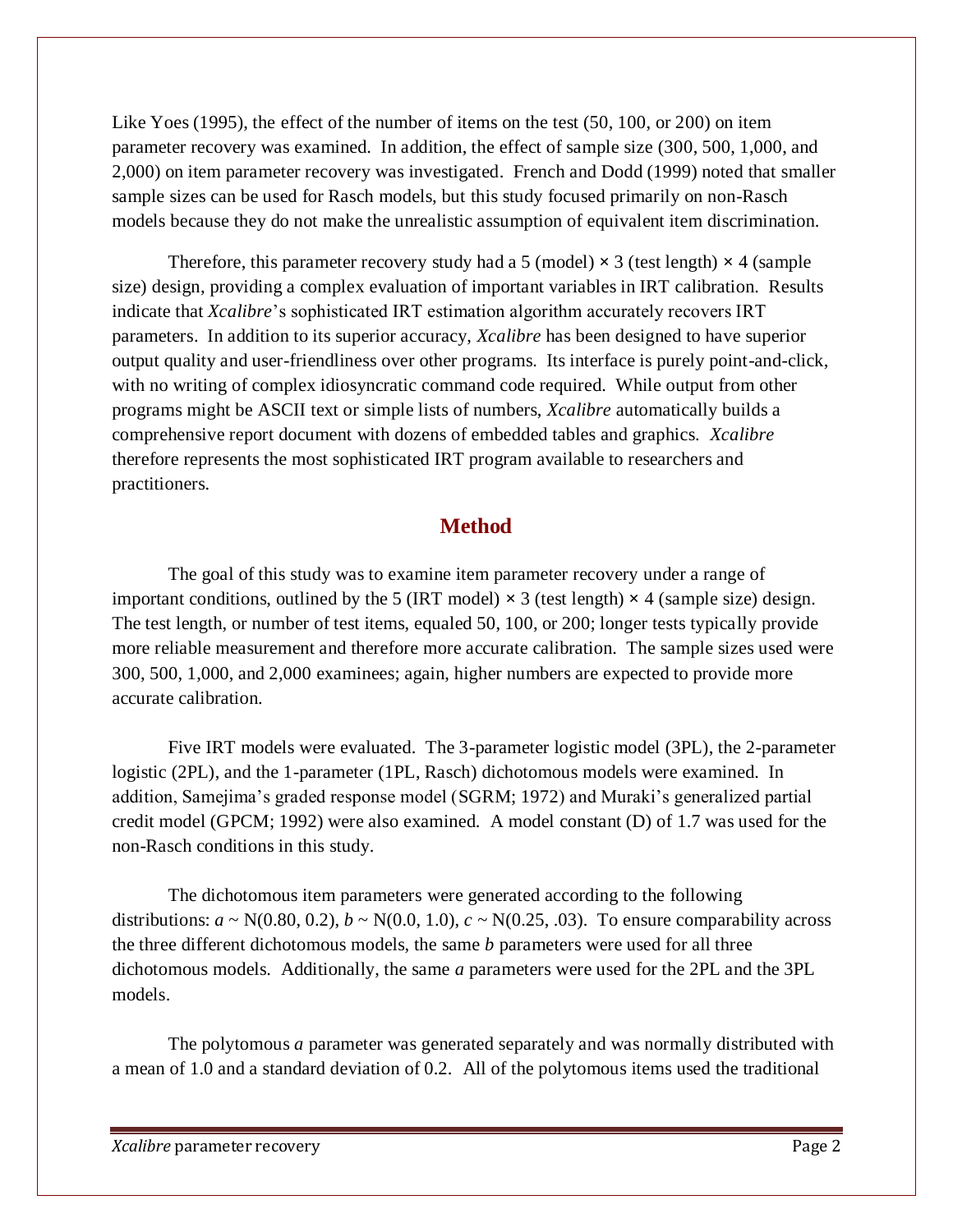five-category scale. The boundary location  $(b_k)$  parameters for categories 1 to  $k$  were fixed to be  $-2$ ,  $-1$ , 1, and 2 for all items.

#### **Monte-Carlo Design**

A monte-carlo design was used in this study. A total of 20 replications were performed for each of the 60 cells in the design. Simulees were generated using a standard normal distribution for each replication in each cell. The generated *θ* values were scaled to have a mean of 0.0 and a standard deviation of 1.0.

The generated item parameters were used for purposes of the monte-carlo simulation. A matrix of random numbers was drawn from a uniform distribution with a minimum of 0 and maximum of 1 (U[0, 1]). This random number matrix had as many rows as persons and as many columns as items. A probability matrix was generated based on  $\theta$  and the IRT parameters according to the given IRT model.

The procedure of generating item responses was different for dichotomous and polytomous items. For each cell in the matrix, the random number was compared to the probability of a correct response to create a dichotomous item response. If the random number was greater than the probability, the response was a 0, while a probability greater than the random number resulted in a response of 1.

For polytomous items, the cumulative probability of responding in at least category *k* was computed for all categories. If the random number was less than the probability of responding in category 1, the response was coded as a 1. If the random number was greater than the cumulative probability for category  $k$  but less than the probability for category  $k - 1$ , then the response was coded as *k*. This process results in an appropriate polytomous response matrix.

#### **Parameter Recovery**

One goal of this study was to evaluate the recovery of the generated item parameters. The first index of item parameter recovery that was used was the average bias, which was defined as

Bias = 
$$
\frac{\sum_{i=1}^{20} (\hat{\xi}_i - \xi)}{20},
$$
 (1)

where  $\xi$  is a given item parameter and  $\hat{\xi}_i$  is its estimate.

The root mean square error (RMSE) has the advantage of being in the same metric as the item parameters. It is defined by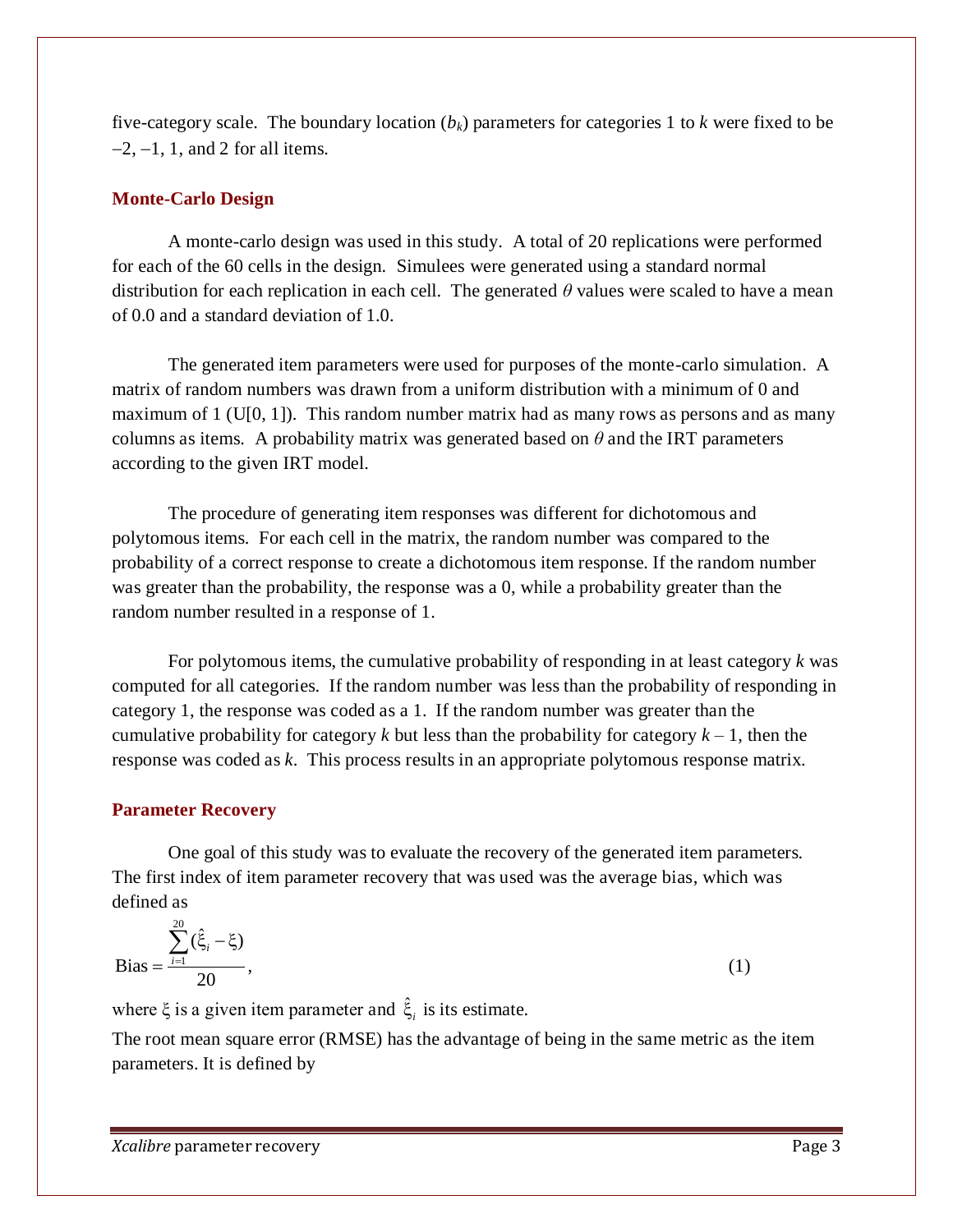RMSE = 
$$
\sqrt{\frac{\sum_{i=1}^{20} (\hat{\xi}_i - \xi)^2}{20}}
$$
 (2)

The final index is the standard error. It was defined as

$$
SE = \sqrt{\frac{\sum_{i=1}^{20} (\hat{\xi}_i - \overline{\hat{\xi}})^2}{20}}.
$$
\n(3)

The SE equals the standard deviation of the estimated item parameters over the 20 replications performed in the study, and indexes instability in the item parameter estimates.

Correlations between the generated item parameters and the estimated item parameters were computed for each replication. The correlation was defined as

$$
r = \frac{\sum_{i=1}^{n} (\hat{\xi}_i - \overline{\hat{\xi}})(\xi_i - \overline{\xi})}{(n-1) s_{\hat{\xi}} s_{\xi}},
$$
\n(4)

where *n* equals the number of items in the condition.

#### **Software Specifications**

The computer program *Xcalibre* Version 4.1 (Guyer & Thompson, 2011) was used for the item parameter calibration performed in this study. It uses a marginal maximum likelihood procedure with an expectation maximization (E-M) algorithm. Except for the Rasch model, all item parameter calibrations were performed using a D of 1.7. The program used an item parameter convergence criterion of 0.01 with an upper limit of 80 E-M cycles.

The following prior distributions were used (where relevant):  $a \sim N(1.0, 0.3)$ ;  $b \sim N(0, 1.0)$ 1);  $c \sim N(0.25, 0.03)$ . The prior item parameter distributions were allowed to float after the completion of each item parameter estimation step of the E-M algorithm. This means that the mean of the prior was updated to equal the mean of the estimated item parameters after the given iteration.

To ensure comparability of the item parameters across samples, *Xcalibre* provides the option to center the item parameter estimates on  $\theta$ . For the 2PL, 3PL, and the polytomous models *Xcalibre* scaled the *θ* estimates to have a standard deviation of 1.0. This was done by multiplying the *a* parameters by the standard deviation of *θ.* For the 2PL and 3PL models, the *θ*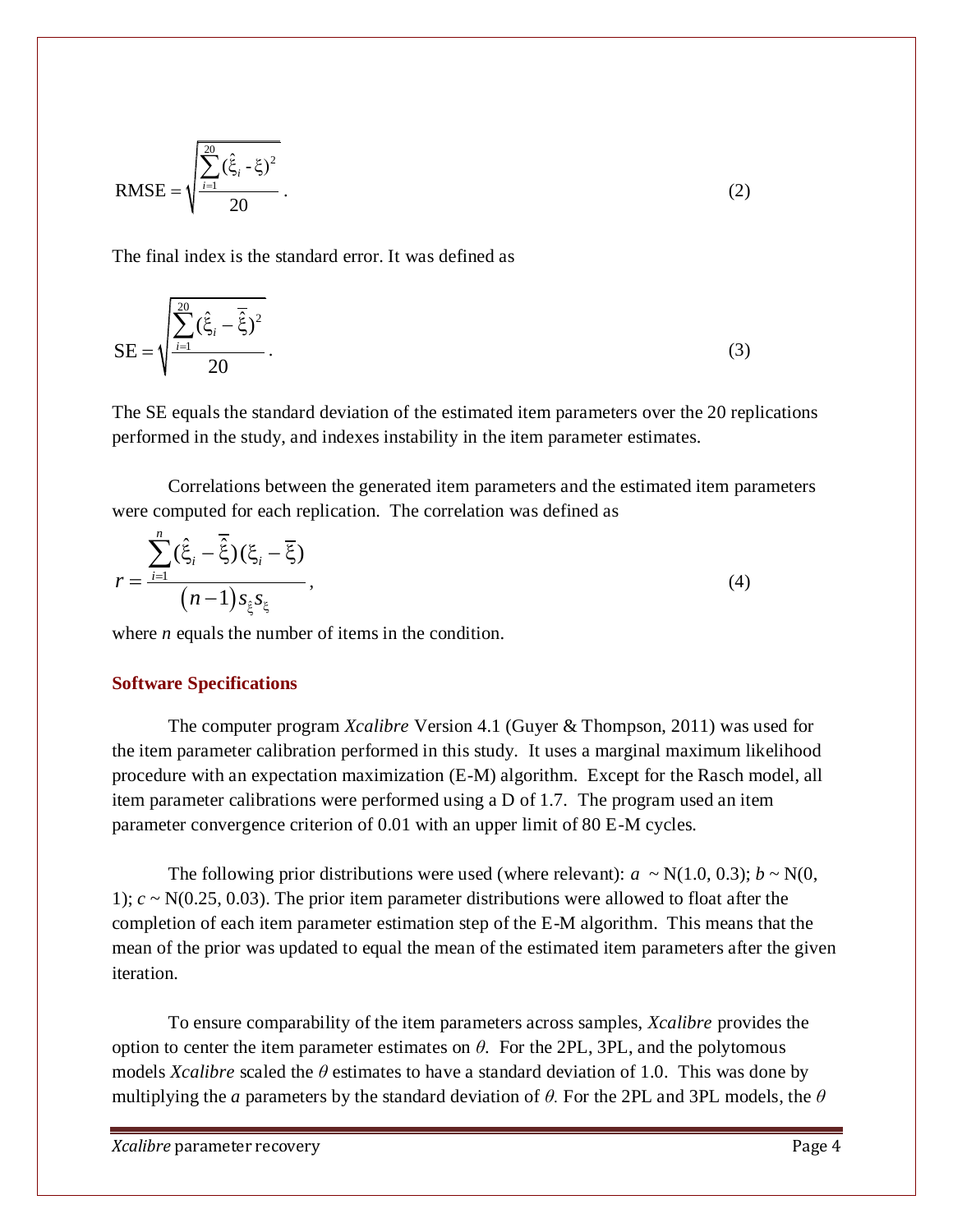distribution is centered to have a mean of 0.0. Version 4.1 of *Xcalibre* uses the user specified *θ*  estimation method to perform the  $\theta$  estimate centering. Thus, for this simulation study maximum likelihood  $\theta$  estimates were used for the item parameter centering. Simulees that did not have a reasonable *θ* estimate were excluded from the *θ* distribution for purposes of item parameter centering. For the Rasch model the *b* parameter estimates were centered to have a mean of 0.0 and standard deviation of 1.0.

# **Results**

There were as many bias, SE, and RMSE statistics as there were items for each cell in the study. As the generating values for the *a*, *b*, and *c* parameters differed across items, the median item parameter recovery was computed and is reported in the tables. The generating value did not vary for the polytomous boundary locations so the mean recovery was computed across items.

#### **Dichotomous Models**

The bias, standard error, and RMSE statistics are presented in Table 1 for the Rasch model. It was evident that the median bias across all items was essentially zero for each of the conditions examined. The median SE and RMSE decreased as sample size increased. The recovery of the *b* parameter was not sensitive to the number of items in the test.

The results for the 2-parameter model are presented in Table 2. There was evidence that the *a* parameter estimates had a minimal amount of positive bias for shorter tests; it decreased as the number of items in the test was increased from 50 (bias of about 0.050) to 200 (bias of about 0.015). The median bias for the *b* parameter was essentially zero for all conditions in this study. The median SE decreased for the *a* and *b* parameters as the sample size increased. The RMSEs decreased as both the sample size and the number of items increased.

The *a* parameters were also positively biased for the 3-parameter model as shown by Table 3. As with the 2-parameter model, the positive bias decreased as a function of the number of items in the test. The median bias statistics for the *b* and *c* parameters were near zero. The SE and RMSE statistics decreased as sample size increased for the *a* and *b* parameters. The SEs of the *c* parameters slightly increased as sample size was increased.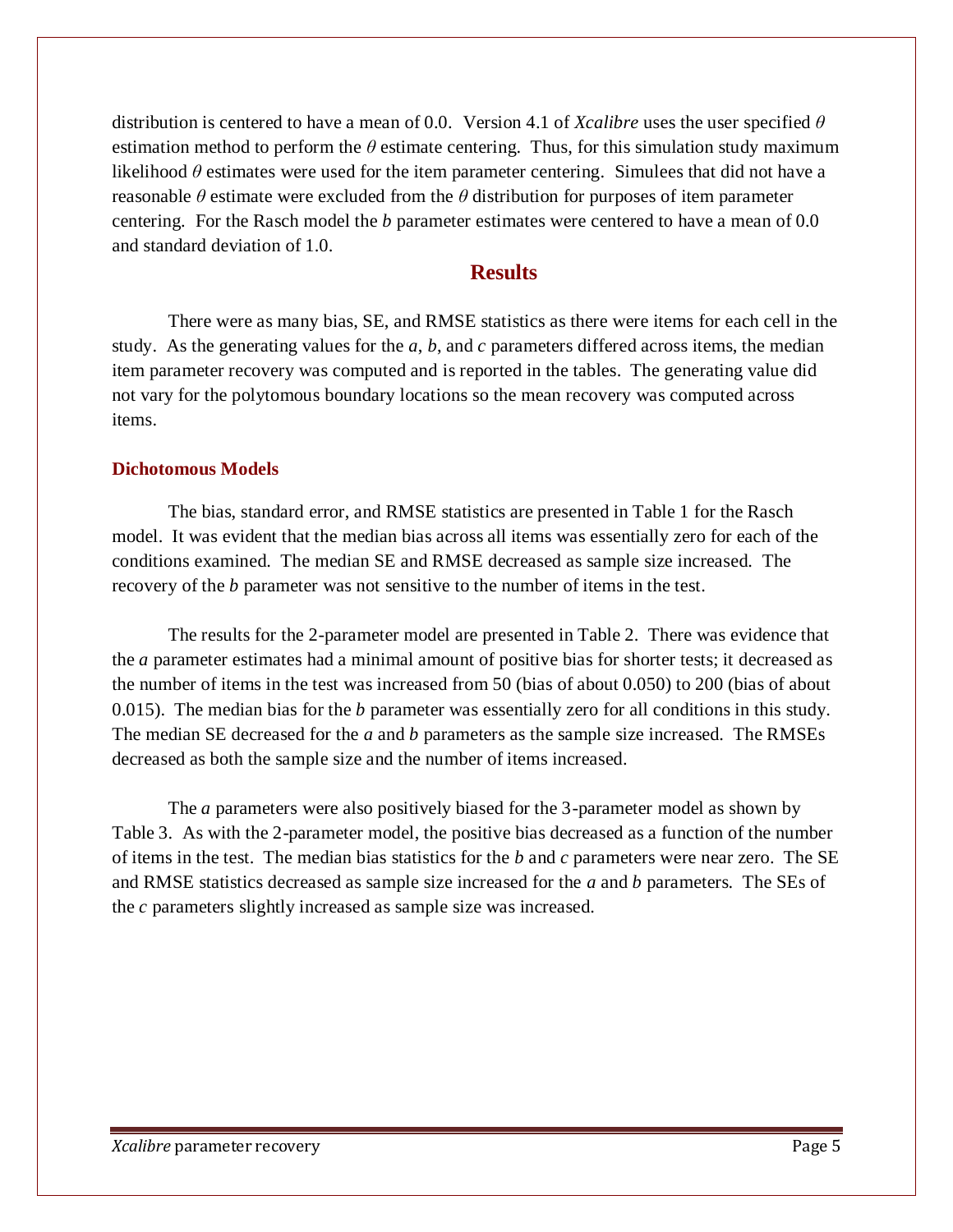|           | <b>Bias</b> |          |         |         | SЕ   |      |      |      | <b>RMSE</b> |      |      |      |
|-----------|-------------|----------|---------|---------|------|------|------|------|-------------|------|------|------|
| No. Items | 300         | 500      | 1000    | 2000    | 300  | 500  | 1000 | 2000 | 300         | 500  | 1000 | 2000 |
| 50        | .006        | .001     | $-.001$ | .001    | .142 | .119 | .092 | .062 | .155        | .134 | .106 | .070 |
| 100       | .000        | $-0.012$ | .002    | $-.001$ | .147 | .118 | .091 | .060 | .158        | .128 | .099 | .079 |
| 200       | $-.004$     | $-.001$  | $-.002$ | .001    | .151 | .118 | .086 | .060 | .171        | .136 | .107 | .085 |

Table 1. Item Parameter Recovery for the Rasch Model *b* Parameter for *Xcalibre 4.1*, for *N* = 300, 500, 1,000, and 5,000

Table 2. Item Parameter Recovery for the 2PL for *Xcalibre 4.1,* for *N* = 300, 500, 1,000, and 5,000

| No. Items &<br>Parameter |      | <b>Bias</b> |         |      | <b>SE</b> |      |      |      | <b>RMSE</b> |      |      |      |
|--------------------------|------|-------------|---------|------|-----------|------|------|------|-------------|------|------|------|
|                          | 300  | 500         | 1000    | 2000 | 300       | 500  | 1000 | 2000 | 300         | 500  | 1000 | 2000 |
| 50 Items                 |      |             |         |      |           |      |      |      |             |      |      |      |
| $\boldsymbol{a}$         | .054 | .057        | .049    | .053 | .090      | .079 | .059 | .040 | .116        | .101 | .081 | .067 |
| $\boldsymbol{b}$         | .000 | $-.001$     | .012    | .006 | .114      | .093 | .062 | .044 | .124        | .099 | .081 | .062 |
| 100 Items                |      |             |         |      |           |      |      |      |             |      |      |      |
| $\mathfrak a$            | .031 | .026        | .032    | .028 | .088      | .075 | .058 | .041 | .102        | .086 | .068 | .050 |
| $\boldsymbol{b}$         | .000 | .002        | .004    | .004 | .115      | .093 | .065 | .047 | .119        | .098 | .071 | .053 |
| 200 Items                |      |             |         |      |           |      |      |      |             |      |      |      |
| a                        | .018 | .015        | .014    | .015 | .086      | .073 | .053 | .040 | .097        | .081 | .060 | .045 |
| $\boldsymbol{b}$         | .002 | $-.003$     | $-.001$ | .001 | .108      | .086 | .062 | .044 | .109        | .089 | .064 | .046 |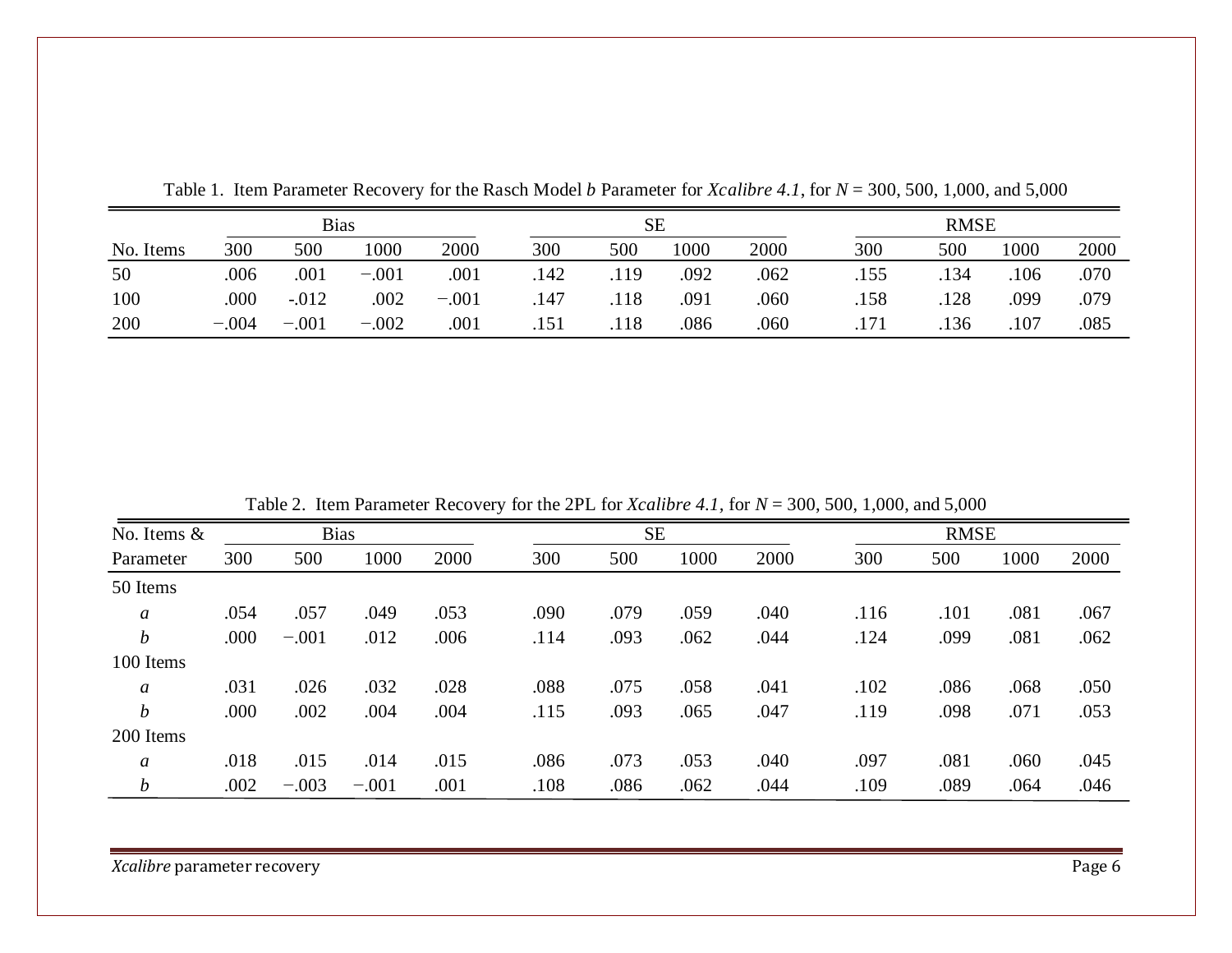| No. Items &                 |         | <b>Bias</b> |         |         |      | <b>SE</b> |      |      | <b>RMSE</b> |      |      |      |
|-----------------------------|---------|-------------|---------|---------|------|-----------|------|------|-------------|------|------|------|
| Parameter                   | 300     | 500         | 1000    | 2000    | 300  | 500       | 1000 | 2000 | 300         | 500  | 1000 | 2000 |
| 50 Items                    |         |             |         |         |      |           |      |      |             |      |      |      |
| $\mathfrak a$               | .089    | .093        | .076    | .089    | .110 | .102      | .080 | .066 | .150        | .141 | .117 | .109 |
| $\boldsymbol{b}$            | .004    | .013        | .013    | $-.007$ | .139 | .114      | .089 | .067 | .167        | .138 | .120 | .109 |
| $\mathcal{C}_{\mathcal{C}}$ | .007    | .005        | .004    | .002    | .006 | .007      | .008 | .008 | .021        | .020 | .019 | .020 |
| 100 Items                   |         |             |         |         |      |           |      |      |             |      |      |      |
| $\boldsymbol{a}$            | .061    | .057        | .050    | .050    | .108 | .089      | .077 | .060 | .138        | .121 | .103 | .082 |
| $\boldsymbol{b}$            | .021    | .019        | .009    | .010    | .147 | .123      | .083 | .065 | .163        | .140 | .112 | .086 |
| $\mathcal{C}_{\mathcal{C}}$ | .004    | .004        | .001    | .002    | .006 | .007      | .009 | .010 | .023        | .023 | .022 | .021 |
| 200 Items                   |         |             |         |         |      |           |      |      |             |      |      |      |
| $\mathfrak a$               | .030    | .032        | .028    | .030    | .106 | .094      | .076 | .058 | .128        | .113 | .089 | .069 |
| $\boldsymbol{b}$            | $-.007$ | $-.009$     | $-.003$ | $-.002$ | .145 | .116      | .081 | .063 | .166        | .138 | .104 | .085 |
| $\mathcal{C}_{\mathcal{C}}$ | $-.004$ | $-.003$     | $-.003$ | $-.002$ | .006 | .007      | .008 | .010 | .023        | .022 | .021 | .021 |

Table 3. Item Parameter Recovery for the 3PL for *Xcalibre 4.1,* for *N* = 300, 500, 1,000, and 5,000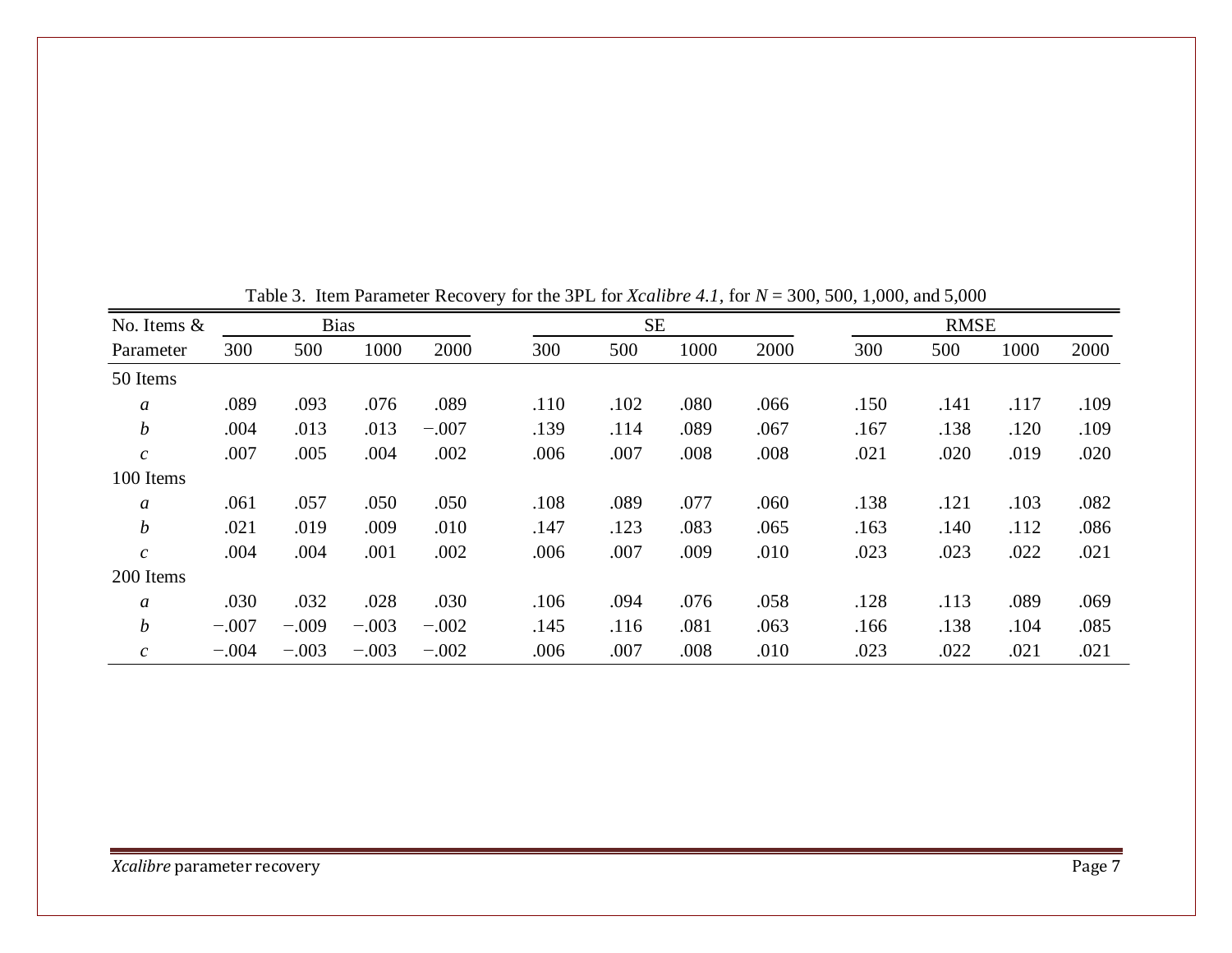#### **Polytomous Models**

#### *Bias*

The bias statistics for the polytomous models are provided in Table 4. The *a* parameter estimates remained essentially unbiased for the SGRM and GPCM for all sample sizes and number of items used. The bias of the boundary location parameters remained quite close to zero for the SGRM. The bias increased for the boundary parameters for the SGRM 200-item condition with a sample size of 300.

The bias of the boundary location parameters for the GPCM also remained near zero across sample sizes when there were 50 items in the test. For the 100-item test there was some slight bias present when the sample sizes were 300 and 500. This bias disappeared when the sample size was increased to 1,000. The bias of the boundary location parameters increased when the number of items was 200. As before, the magnitude of the bias decreased as the sample size was increased.

| No. Items &    |         |         | <b>SGRM</b> |         |         |         | <b>GPCM</b> |         |
|----------------|---------|---------|-------------|---------|---------|---------|-------------|---------|
| Parameter      | 300     | 500     | 1000        | 2000    | 300     | 500     | 1000        | 2000    |
| 50 Items       |         |         |             |         |         |         |             |         |
| $\mathfrak{a}$ | $-.006$ | .001    | .000        | $-.002$ | .005    | .023    | .009        | .002    |
| b <sub>I</sub> | $-.007$ | $-.010$ | .015        | .019    | $-.016$ | .030    | .011        | .006    |
| b <sub>2</sub> | .005    | $-.008$ | .012        | .018    | .009    | .032    | .013        | .019    |
| $b_3$          | .003    | $-.023$ | $-.004$     | .000    | .004    | $-.019$ | $-.013$     | .002    |
| $b_4$          | .015    | $-.023$ | $-.007$     | $-.002$ | .011    | $-.017$ | $-.015$     | .000    |
| 100 Items      |         |         |             |         |         |         |             |         |
| $\mathfrak{a}$ | .008    | $-.008$ | $-.008$     | $-.002$ | $-.001$ | $-.003$ | $-.007$     | $-.011$ |
| b <sub>I</sub> | .007    | $-.028$ | $-.013$     | $-.001$ | .020    | .020    | $-.011$     | $-.014$ |
| b <sub>2</sub> | .010    | $-.013$ | $-.001$     | .002    | .029    | .026    | .001        | $-.003$ |
| $b_3$          | $-.003$ | $-.003$ | $-.005$     | $-.007$ | .040    | .032    | $-.004$     | .001    |
| $b_4$          | $-.002$ | .012    | $-.013$     | $-.007$ | .040    | .040    | .006        | .010    |
| 200 Items      |         |         |             |         |         |         |             |         |
| $\mathfrak{a}$ | $-.012$ | $-.005$ | .009        | $-.008$ | .006    | $-.016$ | $-.013$     | $-.011$ |
| b <sub>I</sub> | $-.029$ | $-.025$ | .006        | $-.021$ | .073    | $-.025$ | $-.009$     | $-.011$ |
| b <sub>2</sub> | $-.002$ | $-.012$ | .001        | $-.012$ | .081    | .002    | .008        | $-.001$ |
| $b_3$          | $-.035$ | .003    | $-.015$     | $-.003$ | .057    | .019    | .015        | .006    |
| $b_4$          | .059    | .015    | $-.019$     | .006    | .065    | .036    | .025        | .011    |

Table 4. Item Parameter Bias for the Polytomous Items for *Xcalibre 4.1,* for *N* = 300, 500, 1,000, and 5,000

*Xcalibre* parameter recovery **Page 8**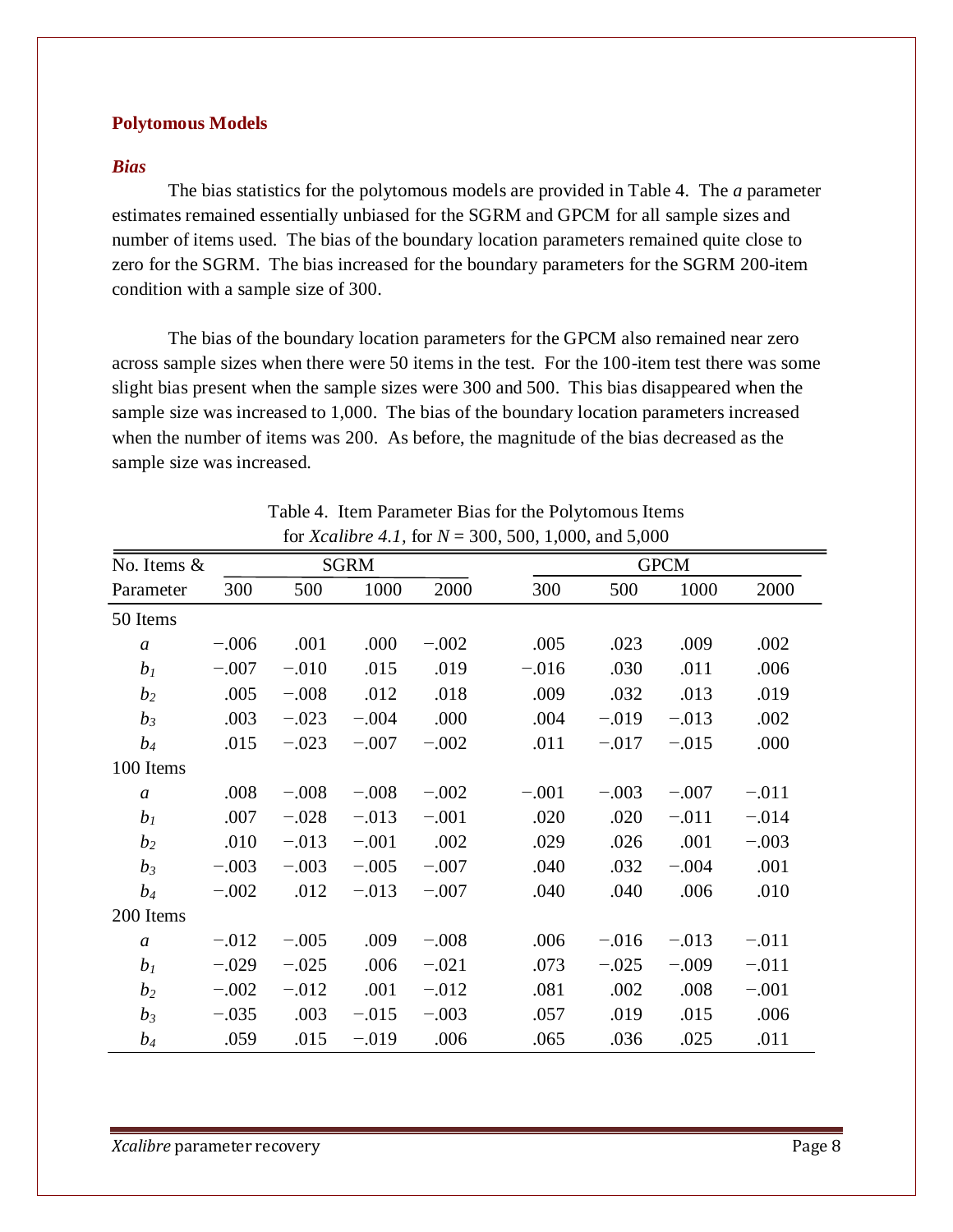*SE*

The median SEs for the *a* parameter decreased as sample size increased for the SGRM and GPCM, as shown by Table 5. The *a* parameter SEs were not sensitive to the number of items in the test. The SEs for boundaries 1 and 4 were larger than the SEs for boundaries 2 and 3. The SEs of the boundary parameters also decreased as sample size increased. No systematic results were found for number of items in the test, as the SEs fluctuated across boundary parameter and sample size.

|                  |      |      |             |      | 101 $N = 300, 300, 1,000,$ and $3,000$ |      |             |      |
|------------------|------|------|-------------|------|----------------------------------------|------|-------------|------|
| No. Items $\&$   |      |      | <b>SGRM</b> |      |                                        |      | <b>GPCM</b> |      |
| Parameter        | 300  | 500  | 1000        | 2000 | 300                                    | 500  | 1000        | 2000 |
| 50 Items         |      |      |             |      |                                        |      |             |      |
| $\mathfrak{a}$   | .085 | .069 | .049        | .038 | .086                                   | .073 | .054        | .040 |
| b <sub>1</sub>   | .201 | .160 | .109        | .079 | .226                                   | .168 | .122        | .080 |
| b <sub>2</sub>   | .134 | .100 | .066        | .049 | .131                                   | .104 | .075        | .047 |
| $b_3$            | .114 | .094 | .068        | .046 | .133                                   | .095 | .077        | .050 |
| $b_4$            | .190 | .150 | .109        | .077 | .218                                   | .161 | .119        | .084 |
| 100 Items        |      |      |             |      |                                        |      |             |      |
| $\mathfrak{a}$   | .085 | .065 | .046        | .033 | .081                                   | .070 | .051        | .036 |
| b <sub>I</sub>   | .190 | .154 | .104        | .076 | .220                                   | .175 | .122        | .082 |
| b <sub>2</sub>   | .118 | .102 | .066        | .049 | .145                                   | .115 | .081        | .055 |
| $b_3$            | .134 | .095 | .068        | .049 | .166                                   | .110 | .082        | .052 |
| $b_4$            | .205 | .150 | .110        | .076 | .239                                   | .178 | .125        | .084 |
| 200 Items        |      |      |             |      |                                        |      |             |      |
| $\boldsymbol{a}$ | .081 | .067 | .047        | .035 | .084                                   | .066 | .050        | .038 |
| b <sub>I</sub>   | .195 | .150 | .106        | .075 | .233                                   | .190 | .126        | .096 |
| b <sub>2</sub>   | .128 | .094 | .071        | .048 | .152                                   | .126 | .084        | .069 |
| $b_3$            | .136 | .106 | .071        | .054 | .133                                   | .118 | .087        | .060 |
| $b_4$            | .212 | .165 | .106        | .083 | .218                                   | .176 | .131        | .087 |

Table 5. Item Parameter SE for the Polytomous Items for *Xcalibre 4.1,* for  $N = 300, 500, 1,000,$  and 5,000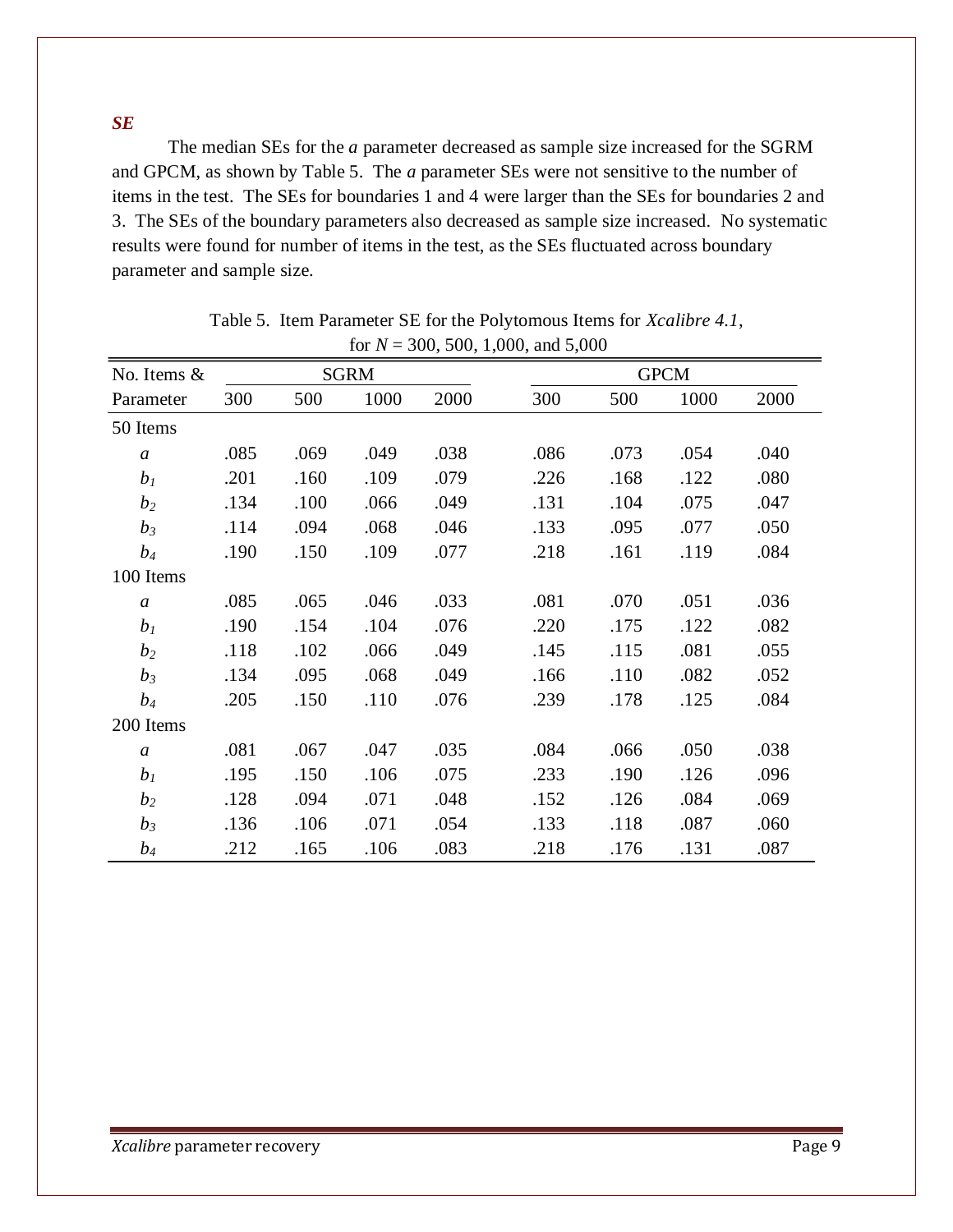#### *RMSE*

The results for the RMSE mirrored those found for the SE, as seen in Table 6. The RMSEs decreased as sample size increased. In addition, the SGRM had lower RMSEs than the GPCM – a result that was most evident when the sample size was 500 or less.

| No. Items &    |      |      | <b>SGRM</b> |      |      |      | <b>GPCM</b> |      |
|----------------|------|------|-------------|------|------|------|-------------|------|
| Parameter      | 300  | 500  | 1000        | 2000 | 300  | 500  | 1000        | 2000 |
| 50 Items       |      |      |             |      |      |      |             |      |
| $\mathfrak a$  | .089 | .074 | .050        | .039 | .094 | .080 | .057        | .042 |
| b <sub>I</sub> | .201 | .160 | .110        | .082 | .227 | .171 | .123        | .080 |
| b <sub>2</sub> | .134 | .101 | .067        | .052 | .131 | .109 | .076        | .051 |
| $b_3$          | .114 | .096 | .068        | .046 | .133 | .097 | .078        | .050 |
| $b_4$          | .191 | .152 | .109        | .077 | .218 | .162 | .120        | .084 |
| 100 Items      |      |      |             |      |      |      |             |      |
| $\mathfrak{a}$ | .088 | .068 | .047        | .035 | .086 | .073 | .053        | .038 |
| b <sub>I</sub> | .190 | .157 | .105        | .076 | .221 | .176 | .123        | .083 |
| b <sub>2</sub> | .118 | .103 | .066        | .049 | .148 | .118 | .081        | .055 |
| $b_3$          | .134 | .095 | .069        | .050 | .170 | .115 | .082        | .052 |
| $b_4$          | .205 | .151 | .111        | .077 | .243 | .182 | .125        | .084 |
| 200 Items      |      |      |             |      |      |      |             |      |
| $\mathfrak{a}$ | .086 | .070 | .050        | .036 | .090 | .072 | .054        | .040 |
| b <sub>I</sub> | .198 | .153 | .106        | .077 | .244 | .192 | .126        | .096 |
| b <sub>2</sub> | .128 | .095 | .071        | .049 | .172 | .126 | .084        | .069 |
| $b_3$          | .140 | .106 | .072        | .054 | .144 | .120 | .088        | .060 |
| $b_4$          | .220 | .166 | .108        | .083 | .228 | .180 | .134        | .088 |

Table 6. Item Parameter RMSE for the Polytomous Items for *Xcalibre 4.1,* for  $N = 300, 500, 1,000,$  and  $5,000$ 

# *Correlations*

The median correlations between the item parameters are presented in Table 7. The values presented in Table 7 are the medians computed across the 20 replications. The median correlations for the *b* parameter ranged from .973 to .998 for the dichotomous IRT models. The correlations for the *a* and *c* parameters increased in strength as sample size increased. The *a* and *b* parameter correlations were lower for the 3-parameter model than they were for the other models.

The *a* parameter correlations for the SGRM and GPCM were similar in magnitude to those from the dichotomous correlations. As with the dichotomous models, the correlations increased as sample size increased. For the 300 and 500 sample size conditions, the correlations were higher for the SGRM than they were for the GPCM.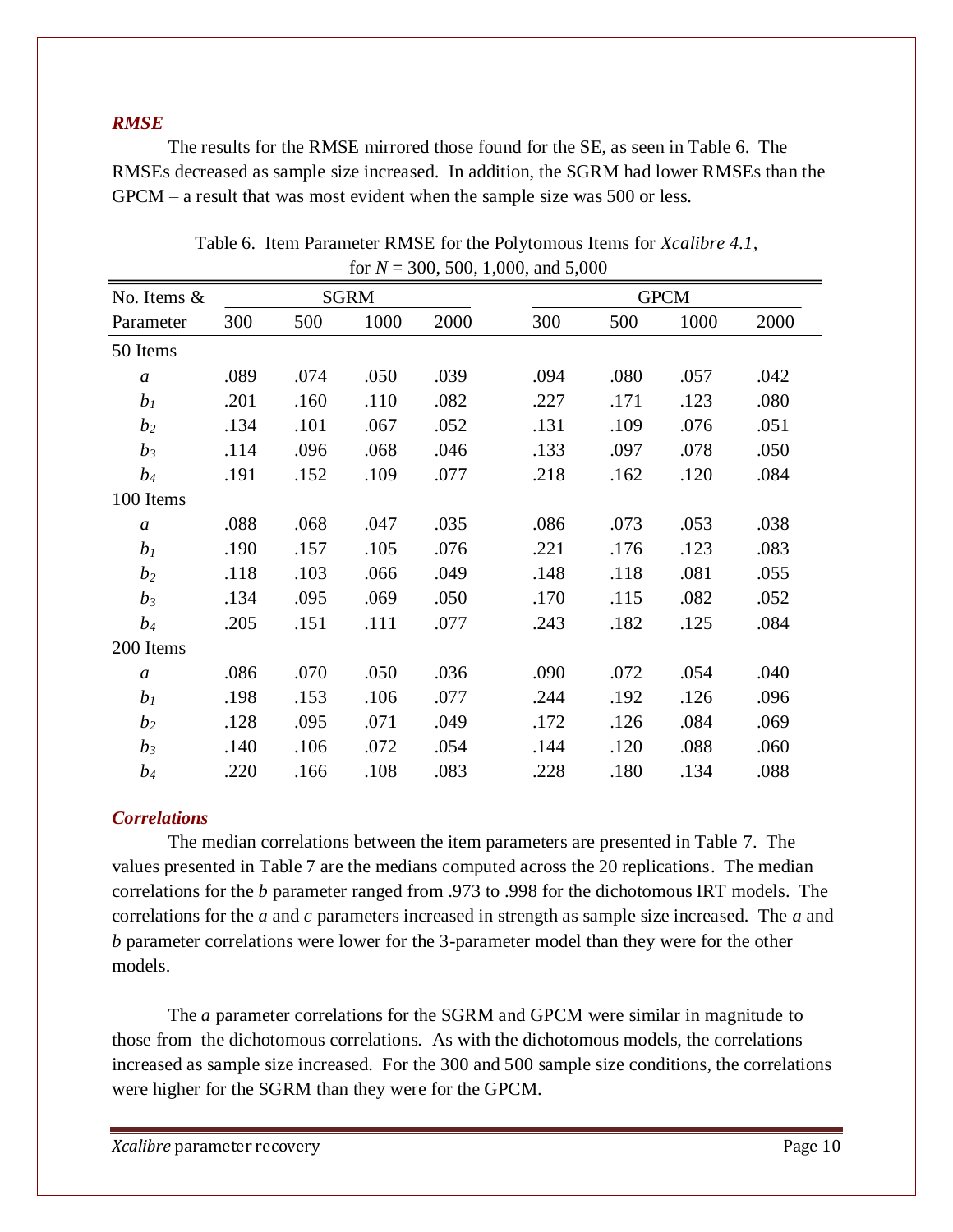| Model and                   |      | 50 Items |      |      |      | 100 Items |      |      |      | 200 Items |      |      |
|-----------------------------|------|----------|------|------|------|-----------|------|------|------|-----------|------|------|
| Parameter                   | 300  | 500      | 1000 | 2000 | 300  | 500       | 1000 | 2000 | 300  | 500       | 1000 | 2000 |
| 1PL                         |      |          |      |      |      |           |      |      |      |           |      |      |
| $\boldsymbol{b}$            | .988 | .992     | .995 | .997 | .985 | .991      | .994 | .997 | .985 | .990      | .995 | .997 |
| 2PL                         |      |          |      |      |      |           |      |      |      |           |      |      |
| $\boldsymbol{a}$            | .890 | .919     | .959 | .979 | .876 | .913      | .957 | .976 | .860 | .906      | .951 | .975 |
| $\boldsymbol{b}$            | .987 | .991     | .995 | .998 | .986 | .991      | .995 | .998 | .988 | .992      | .996 | .998 |
| 3PL                         |      |          |      |      |      |           |      |      |      |           |      |      |
| $\boldsymbol{a}$            | .756 | .845     | .903 | .938 | .791 | .838      | .897 | .942 | .754 | .823      | .892 | .934 |
| $\boldsymbol{b}$            | .973 | .982     | .989 | .993 | .976 | .982      | .989 | .994 | .976 | .983      | .989 | .993 |
| $\mathcal{C}_{\mathcal{C}}$ | .240 | .363     | .420 | .514 | .272 | .378      | .394 | .481 | .263 | .333      | .394 | .505 |
| <b>SGRM</b>                 |      |          |      |      |      |           |      |      |      |           |      |      |
| $\mathfrak{a}$              | .876 | .914     | .958 | .976 | .889 | .928      | .964 | .983 | .887 | .930      | .965 | .982 |
| <b>GPCM</b>                 |      |          |      |      |      |           |      |      |      |           |      |      |
| $\boldsymbol{a}$            | .840 | .898     | .954 | .972 | .873 | .914      | .957 | .977 | .872 | .913      | .956 | .978 |

Table 7. Median Correlations Between Estimated and Generated Item Parameters for *Xcalibre 4.1,*  for *N* = 300, 500, 1,000, and 5,000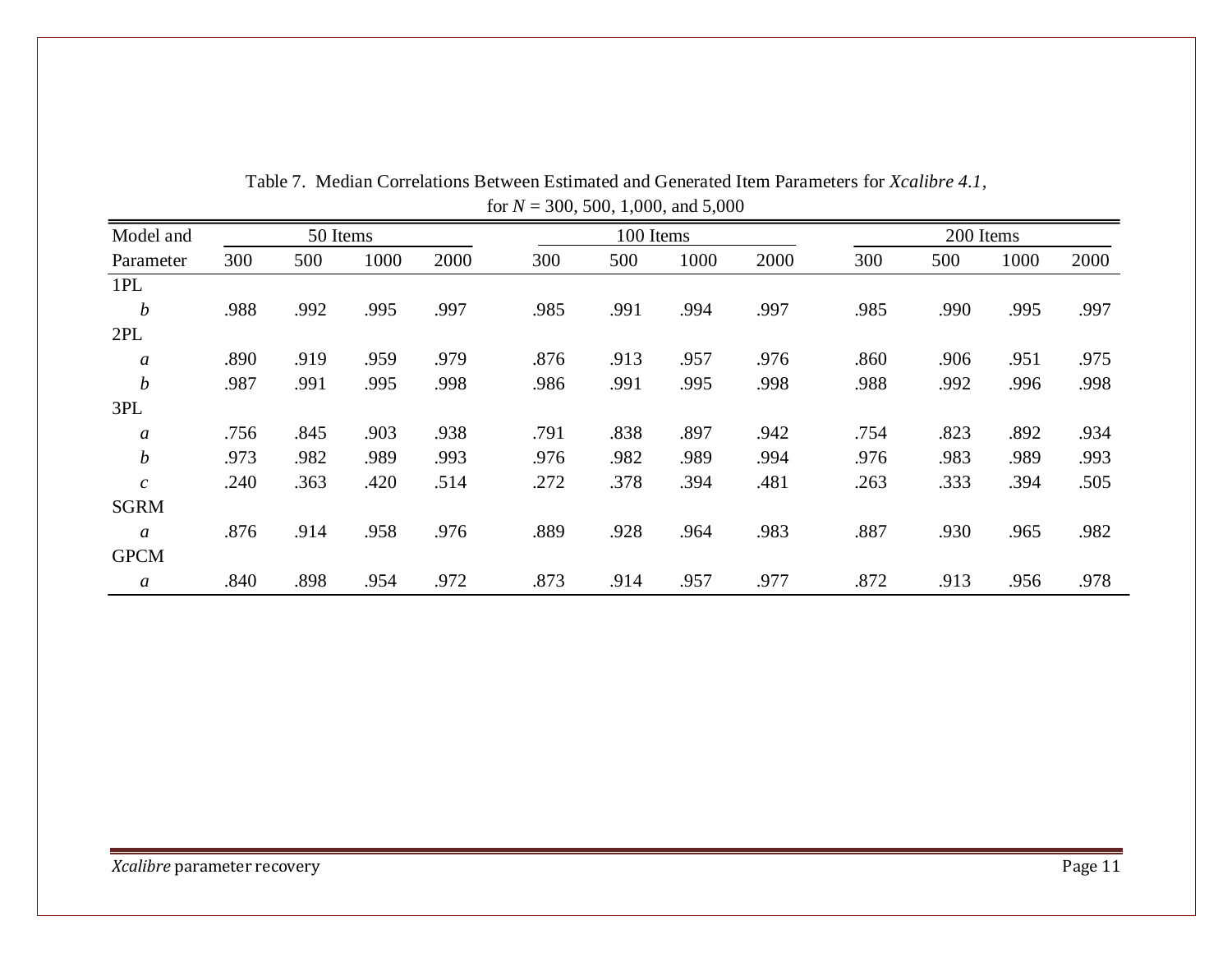# **Discussion**

# **Bias**

It was found that the *a* parameter for the dichotomous models showed some slight positive bias. This bias decreased as the number of items increased. The positive bias resulted from low *a* parameters being overestimated. The *b* and *c* parameters showed no bias at the test level.

The polytomous boundary parameters did show some bias for the 300 sample size condition. However, the bias dissipated as sample size was increased. It should be noted that the bias was larger for the GPCM than the SGRM model. Recovery of the GPCM boundaries improved when there were at least 500 examinees.

Overall, *Xcalibre* provided unbiased item parameter estimates at the test level. This result is supported by the essentially zero median bias values observed for the *a*, *b*, and *c* parameter estimates. In addition, the boundary location parameters for the polytomous models were estimated with minimal bias.

#### **SE and RMSE**

The results shown in Tables 2 and 3 revealed that the SEs of the 2-parameter *a* and *b* parameter estimates were lower than they were for the 3-parameter model. This result was likely due to the addition of a guessing parameter. Any estimation error in the guessing parameter would also increase the estimation error in the other item parameters, as well. For this reason, the sample size requirement for the 3-parameter model is larger than it is for the 2-parameter model.

Overall, the *a* and *b* parameter SEs were low and decreased rapidly as sample size increased. This indicated that *Xcalibre* can provide stable item parameter estimates with low empirical SEs. The guessing parameter showed low median empirical SEs and RMSEs. This suggested that *Xcalibre* was able to estimate the *c* parameter quite well, even for a sample size of 300.

For the polytomous models it was found that the SEs and RMSEs for the SGRM were generally lower than they were for the GPCM. This result was strongest for the 300 and 500 examinee conditions. This provided evidence that the GPCM required larger sample sizes for stable estimates than the SGRM.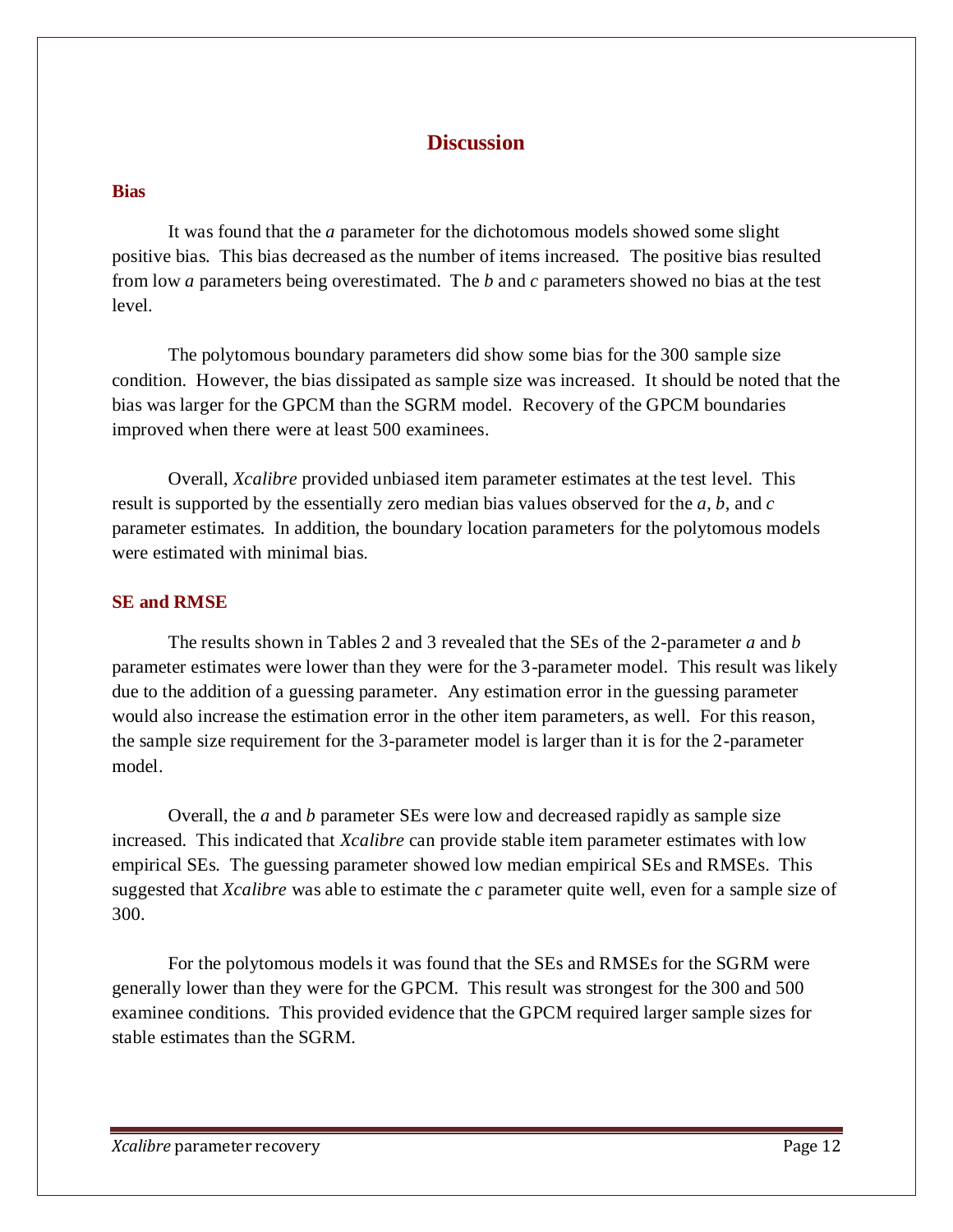The SEs and RMSEs for the polytomous models indicate that the *a* parameters were recovered well. In addition, the SEs decreased rapidly with increased sample size and indicated that *Xcalibre* can provide stable estimates for samples larger than 300 examinees.

#### **Correlations**

The correlations between the item parameters followed the trend observed by Yoes (1995). The correlations were strongest for the *b* parameter, second strongest for the *a* parameter, and weakest for the *c* parameter. The magnitude of the correlations can be explained by the lower variance in the *a* and *c* parameters compared to the *b* parameter. The extremely high correlations (.973 to .998 ) provide evidence for the calibration accuracy of *Xcalibre 4.1*.

# **Conclusions**

Dichotomous item parameters were recovered with little bias and low SEs, provided samples of at least 300 were used. The polytomous parameters were recovered with little bias (with samples of at least 500) and SEs that quickly decreased as sample size increased. The results of this study indicated that *Xcalibre* provides stable and unbiased item parameter estimates. However, note that the accuracy of parameter estimates increased substantially with sample sizes of 1,000 or 2,000, even for the Rasch model.